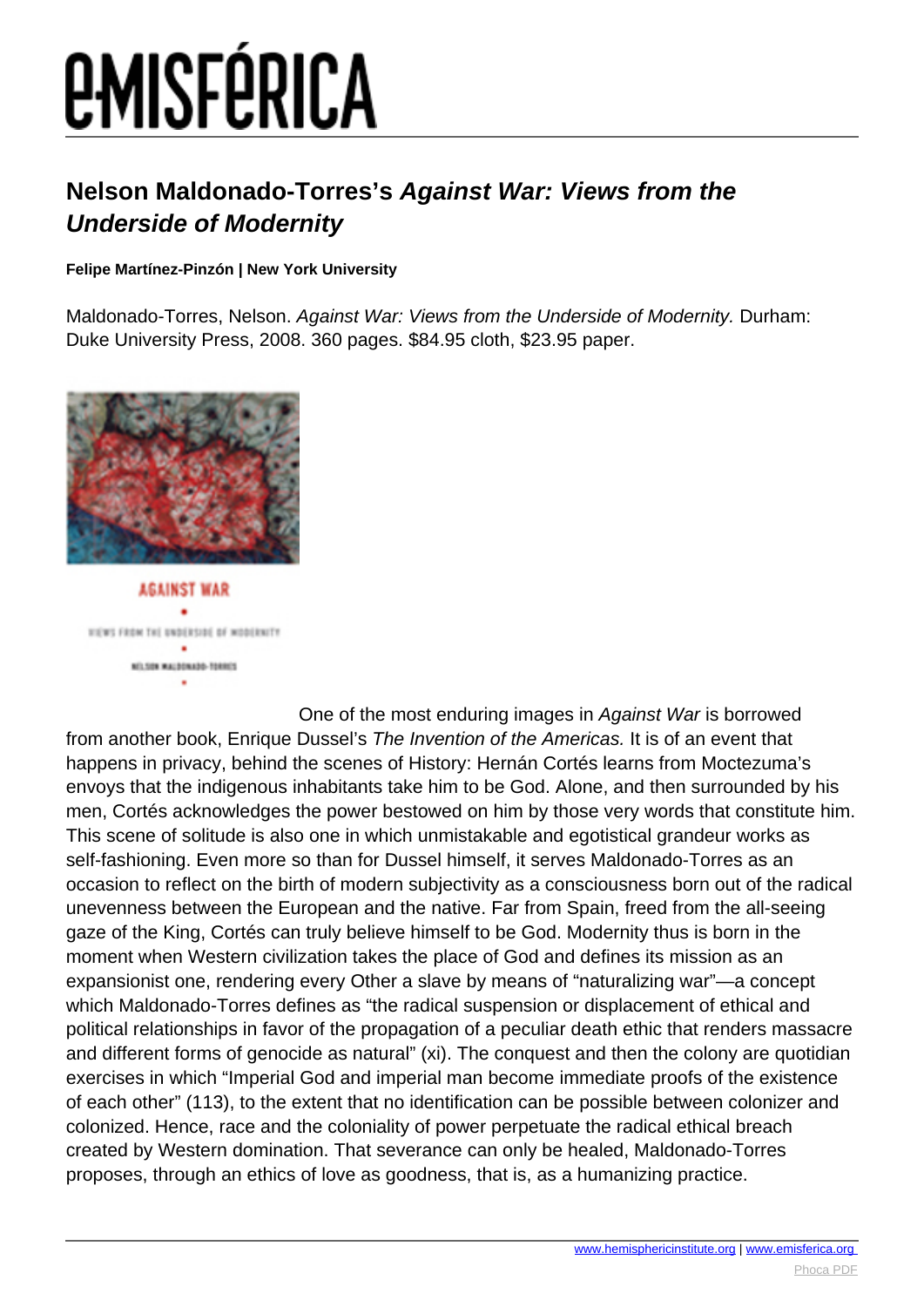# *<u>EMISFÉRICA</u>*

In search of a genealogy of love as a response to war (and implicitly positioning himself at the forefront of it), Maldonado-Torres launches a project that starts in Europe only to challenge Eurocentric domination over the periphery. He chooses philosophers that engage in a critical dialogue with European philosophical thought. They are philosophers-other, one might say. Starting with the French-Jewish thinker Emmanuel Levinas and his human and intellectual experience with Hitlerism and its thinkers, Maldonado-Torres's account moves to the Martiniquan philosopher Frantz Fanon and his radical vision of love as enslavement to the slave. From the colonial Caribbean, then, the author ends by discussing the Mexican-Argentine liberation theorist Enrique Dussel. In this way, Maldonado-Torres traces an itinerary that, working from the margins of European discourse, questions Europe's cultural imperial project by revealing it to be bound up in a non-ethics of war. As Maldonado-Torres acknowledges, he works in the same vein as the Argentine thinker Walter Mignolo (xi). While the latter conceives of the conquest as the "darker side" of the Renaissance, the former makes us see that war plays the same sordid role when discussing Modernity. This leads Maldonado-Torres to conclude that "the description of modernity as a paradigm of war can only be fully understood when we relate it to the experience of warriors and conquerors at the birth of modernity" (213).

Against War works along distinct lines that move beyond the infertile politics of post-colonialism. Maldonado-Torres sees neocolonial discourse as still working its dehumanizing practices at an everyday level. In that sense, he attempts to restore to contemporary academic thought a political edge that is all too often lost. Although he starts his highly chronological narrative with occupied France during the Second World War, toward the end of the book he offers illuminating reflections on Latin American immigration to the United States, showing how it is that Hispanics can now be perceived as "cultural terrorists of sorts who menace the cultural integrity of the nation" (252). In this sense Maldonado-Torres constructs his discourse in opposition to postmodern views, much in the line of philosophers who, like Enrique Dussel, have criticized postmodernism for its apolitical view of difference and distrust of reason, which fail to acknowledge the enduring practices of Modernity as a paradigm of war.

Maldonando-Torres explicitly locates his work in the fourth moment of the de-colonial turn he historicizes, a turn that begins with W.E.B. Du Bois at the beginning of the 20th century and continues into the present. Nonetheless, it is not clear through what specific means love can contribute, as a crucial element of the de-colonial turn, to undoing the paradigm of War as constitutive of Modernity. The author argues that in the transition from Levinas to Fanon, that is, from the second to the third moment of the de-colonial turn, there is a demonstrable move from the ethical to the political (89). I agree with his claim but am left with several questions regarding the political edge of the author's conception of love. In a post-Cold War world, where the ethical again seems to gain ground in opposition to projects of political emancipation, how does love as decolonizing practice work as a collective project that speaks back to oppression? To be more precise, must violence now and forever be branded a negative force incompatible with love? Are there other ways of thinking violence, going back to Fanon, as a possibility of